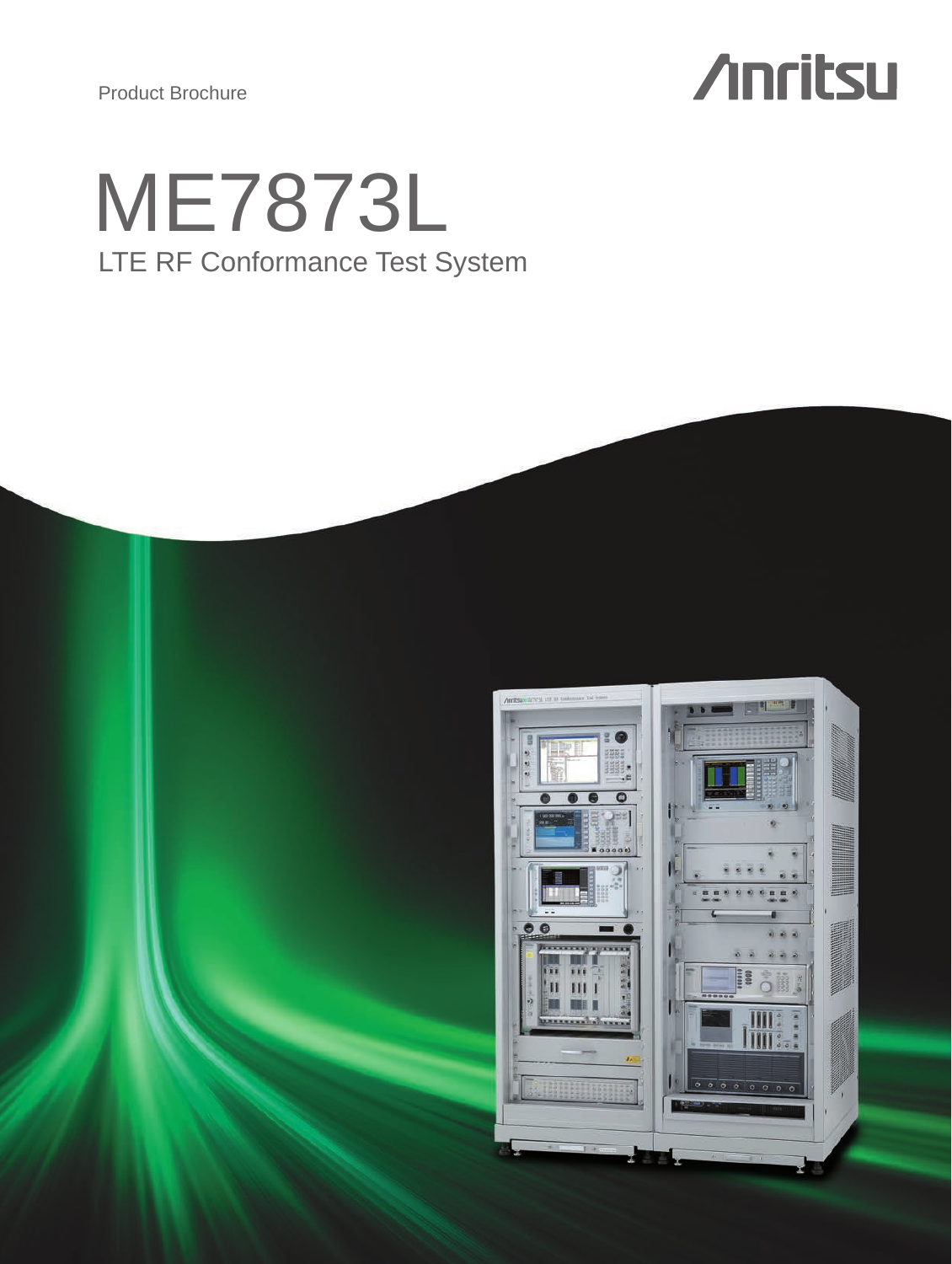# **Importance of Conformance Tests**

To meet users' needs, mobile terminals are evolving from GSM (2G) to W-CDMA/CDMA2000 (3G) to LTE (3.9G). The 3GPP standards for manufacturing and conformance tests support this progress.

Network problems caused by non-compliant terminals at new service rollout are not permissible. 3G usage was limited in the early days due to limited service areas but now 3G is the global mainstream due to user demand and technology innovation.

As a result, conformance tests have become much more important in assuring mobile terminals meet the standards.

The ME7873L LTE RF Conformance Test System supports the LTE frequency bands to be used worldwide and users can choose the FDD/TDD test functions matching their test terminals.

In addition, the ME7873L can be tailored to the required test environment, matching customers' RF TRx, performance, and RRM requirements, as well as minimizing their investment costs.

# ME7873L **LTE RF Conformance Test System**

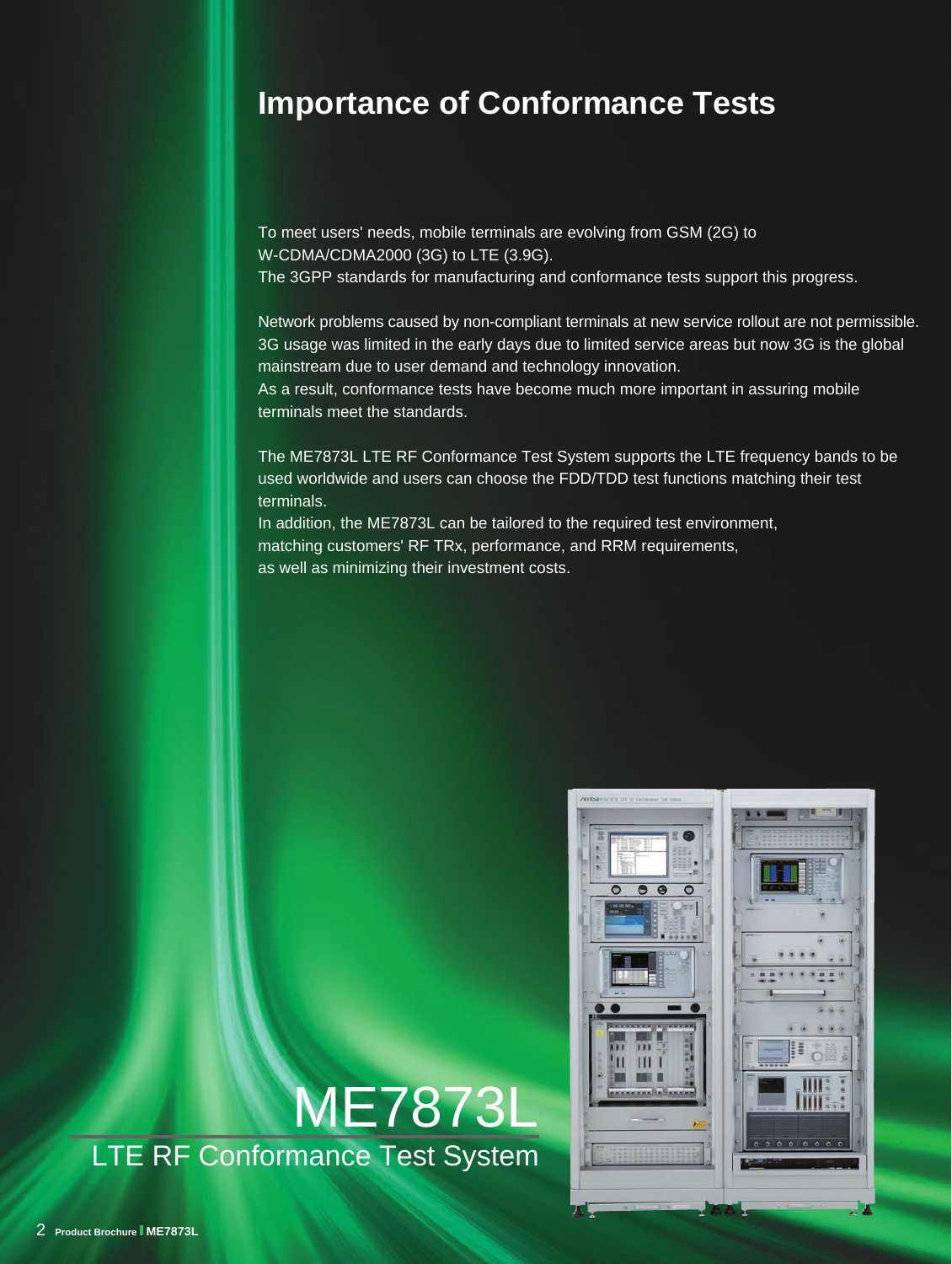| <b>Conformance</b> | <b>Test Function Options</b>       |                                                   |                                 |                               |                 |
|--------------------|------------------------------------|---------------------------------------------------|---------------------------------|-------------------------------|-----------------|
| <b>Test</b>        | WI-080 Tool Kit                    |                                                   | <b>Operating</b><br><b>Band</b> | <b>Operating Band Options</b> |                 |
| <b>Function</b>    | WI-090 Tool Kit                    |                                                   |                                 | <b>FDD Band</b>               | <b>TDD Band</b> |
|                    | WI-139 Tool Kit                    |                                                   |                                 | Band1                         | Band33          |
|                    | WI-150 Tool Kit                    |                                                   |                                 | Band <sub>2</sub>             | Band34          |
|                    | WI-151 Tool Kit                    |                                                   |                                 | Band3                         | Band35          |
|                    | WI-162 Tool Kit                    |                                                   | <b>ME7873L</b>                  | Band4                         | Band36          |
|                    | WI-164 Tool Kit                    |                                                   |                                 | Band <sub>5</sub>             | Band37          |
|                    | WI-177 Tool Kit                    |                                                   |                                 | Band7                         | Band38          |
|                    | WI-181 Tool Kit                    |                                                   |                                 | Band <sub>8</sub>             | Band39          |
|                    | WI-200 Tool Kit                    | 00<br>$\overline{\bullet}$<br>$\overline{\Omega}$ |                                 | Band9                         | Band40          |
|                    | WI-201 Tool Kit                    |                                                   |                                 | Band10                        | Band41          |
|                    | WI-202 Tool Kit                    |                                                   |                                 | Band11                        |                 |
|                    | WI-203 Tool Kit                    |                                                   |                                 | Band12                        |                 |
|                    | <b>TRx Basic Measurement</b>       |                                                   |                                 | Band13                        |                 |
|                    | <b>TRx Full Measurement</b>        |                                                   |                                 | Band14                        |                 |
|                    | Performance Measurement            | $\overline{111}$<br>                              |                                 | Band17                        |                 |
|                    | 4x2 MIMO Measurement               |                                                   | Ш                               | Band18                        |                 |
|                    | <b>RRM Measurement</b>             |                                                   | <b>ITHER:</b>                   | Band19                        |                 |
|                    | LTE to/from UMTS InterRAT          |                                                   |                                 | Band20                        |                 |
|                    | LTE to CDMA2000 InterRAT           |                                                   |                                 | Band21                        |                 |
|                    | LTE to/from TD-SCDMA InterRAT      |                                                   |                                 | Band24                        |                 |
|                    | WI-069 Tool Kit<br>WI-070 Tool Kit |                                                   |                                 | Band25                        |                 |
|                    | WI-113 Tool Kit                    |                                                   |                                 | Band26<br>Band27              |                 |
|                    | WI-129 Tool Kit                    |                                                   |                                 | Band28                        |                 |
|                    | WI-124 Tool Kit                    |                                                   |                                 | Band29                        |                 |
|                    |                                    |                                                   |                                 | Band30                        |                 |
|                    |                                    |                                                   |                                 |                               |                 |
|                    |                                    |                                                   |                                 |                               |                 |
|                    |                                    |                                                   |                                 |                               |                 |
| Non-CT             |                                    |                                                   |                                 |                               |                 |
| <b>Function</b>    | <b>Test Function Options</b>       |                                                   | <b>Standard Functions</b>       |                               |                 |
|                    | <b>R&amp;TTE Measurement</b>       | Band13 Supplementary                              | Temperature Chamber Control     |                               |                 |
|                    | <b>Band2 Supplementary</b>         | Band17 Supplementary                              | DC Power Supply Control         |                               |                 |
|                    | <b>Band4 Supplementary</b>         | Band30 Supplementary                              |                                 |                               |                 |
|                    | <b>Band5 Supplementary</b>         | <b>SV-LTE Measurement</b>                         |                                 |                               |                 |
|                    |                                    |                                                   |                                 |                               |                 |

# **World First LTE RF Conformance Test System Achieves 80% GCF Test Platform Approval**

Anritsu's ME7873L received this GCF validation milestone for the initial group of RF test cases at the GCF meeting held in October 2010 making the ME7873L the world's first test platform for RF Conformance Tests to offer all of the test cases included in this GCF milestone and approved by GCF.

Additionally, these GCF validated test cases include covering the RRM test-marking another world first.

# **Industry-first Test Case Validation**

Standards-compliant terminals and test platforms are key to acquiring GCF/PTCRB certification. When requested, Anritsu provides in-house validated Test Cases before acquiring certification.

## **Supports Global Mobile Terminals**

The ME7873L is fully 3GPP-compliant and supports all standards-compliant frequency bands. It can test almost all mobiles used worldwide.

#### **Test System with Stable Measurement**

Auto-correction before measurement eliminates drift due to temperature changes, greatly improving measurement stability.

## **Measurement Functions for Efficient R&D**

The easy-to-use GUI supports a search mode for Rx and performance tests, automatic extraction and retry for failed tests, SS log viewer, and simple parameter changes for efficient R&D and approval tests.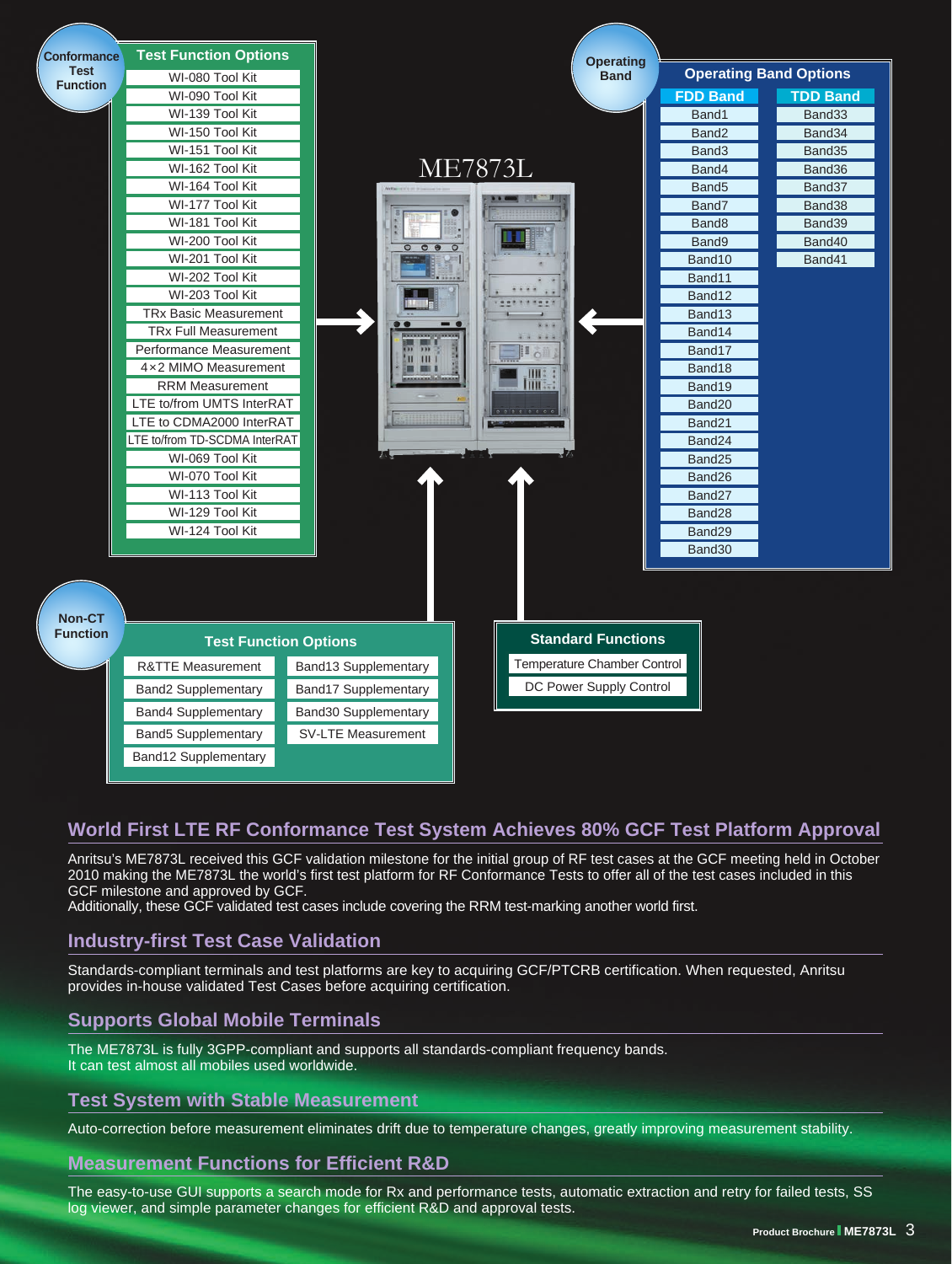# **RF/RRM Conformance Test System Supporting Most and First GCF**\***<sup>1</sup> /PTCRB**\***<sup>2</sup> Approved TCs**\***<sup>3</sup>**

# **Supporting Most and First GCF/PTCRB Approved Test Cases**

This GCF/PTCRB-compatible test platform targets the most and first Test Cases approved at quarterly GCF/PTCRB meetings. It uses the MD8430A Signalling Tester as a LTE base station simulator, and is configured from various test instruments and dedicated software. It supports RF/RRM tests while communicating with LTE mobile terminals.

# **ME7873L LTE RF Conformance Test System**

This system is for testing the RF TRx characteristics, performance requirements, and RRM performance of FDD/TDD LTE mobile terminals in compliance with the requirements of 3GPP TS 36.521-1 Chapter 6 (Transmitter Characteristics), Chapter 7 (Receiver Characteristics), Chapter 8 (Performance Requirement), Chapter 9 (Reporting of Channel State Information), Chapter 10 (MBMS Performance) and TS 36.521-3 RRM including LTE  $\rightarrow$  GSM/UMTS/ CDMA2000/TD-SCDMA Inter-RAT tests.\*4, \*<sup>5</sup>

TS 34.121-1 UMTS  $\rightarrow$  LTE and TS 34.122 TD-SCDMA  $\rightarrow$  LTE Inter-RAT tests are also supported.

Moreover, UMTS 3GPP TS 34.121-1 Rel-7/8 tests are supported.\*<sup>5</sup>

# **Supports Mobile Terminal Carrier Acceptance Tests**

This single, multi-purpose platform supports acceptance tests mainly for North American operators, as well as 3GPP RF/RRM conformance tests.

- \*1: GCF (Global Certification Forum):
	- Certifies conformance to standards for mobile terminals and test systems. Composed mainly of operators, mobile terminal vendors and chipset vendors and performs certification for frequency bands used in Europe.
- \*2: PTCRB (PCS Type Certification Review Board): A similar test system certification organization to GCF composed mainly of N. American carriers and UE vendors and performing conformance certification for frequency bands used in N. America.
- \*3: As of September, 2015.
- \*4: RRM: Radio Resource Management
- \*5: In principle, defined by GCF Work Item\*6 and targeting measurement items certified by GCF/PTCRB.

(Contact our sales staff for timing of supported items and option configurations.)

\*6: Work Item:

Name of function test items selected by GCF for mobile terminal approval.

#### **Supports Global Mobile Terminals**

#### **Worldwide Frequency Bands**

Not only are GCF/PTCRB-approved Bands planned for use in Europe and North America fully supported, but the following bands defined by 3GPP are also supported too. Unlisted bands can be supported by request.

| E-UTRA<br>Operating<br><b>Band</b> | <b>UL Operating Band</b><br>(MHz) | <b>DL Operating Band</b><br>(MHz) | <b>Operation Area</b>  |
|------------------------------------|-----------------------------------|-----------------------------------|------------------------|
| 1                                  | 1920 to 1980                      | 2110 to 2170                      | Europe, Asia           |
| $\overline{2}$                     | 1850 to 1910                      | 1930 to 1990                      | North America          |
| 3                                  | 1710 to 1785                      | 1805 to 1880                      | Europe, Asia           |
| $\overline{4}$                     | 1710 to 1755                      | 2110 to 2155                      | North America          |
| 5                                  | 824 to 849                        | 869 to 894                        | North America,<br>Asia |
| $\overline{7}$                     | 2500 to 2570                      | 2620 to 2690                      | Europe                 |
| 8                                  | 880 to 915                        | 925 to 960                        | Europe, Asia           |
| 9                                  | 1749.9 to 1784.9                  | 1844.9 to 1879.9                  | Japan                  |
| 10                                 | 1710 to 1770                      | 2110 to 2170                      | North America          |
| 11                                 | 1427.9 to 1447.9                  | 1475.9 to 1495.9                  | Japan                  |
| 12                                 | 698 to 716                        | 728 to 746                        | North America          |
| 13                                 | 777 to 787                        | 746 to 756                        | North America          |
| 14                                 | 788 to 798                        | 758 to 768                        | North America          |
| 17                                 | 704 to 716                        | 734 to 746                        | North America          |
| 18                                 | 815 to 830                        | 860 to 875                        | Japan                  |
| 19                                 | 830 to 845                        | 875 to 890                        | Japan                  |
| 20                                 | 832 to 862                        | 791 to 821                        | Europe                 |
| 21                                 | 1447.9 to 1462.9                  | 1495.9 to 1510.9                  | Japan                  |
| 24                                 | 1626.5 to 1660.5                  | 1525 to 1559                      | North America          |
| 25                                 | 1850 to 1915                      | 1930 to 1995                      | North America          |
| 26                                 | 814 to 849                        | 859 to 894                        | North America,<br>Asia |
| 27                                 | 807 to 824                        | 852 to 869                        | Latin America          |
| 28                                 | 703 to 748                        | 758 to 803                        | Asia                   |
| 29                                 | N/A                               | 717 to 728                        | North America          |
| 30                                 | 2305 to 2315                      | 2350 to 2360                      | North America          |
| 33                                 | 1900 to 1920                      | 1900 to 1920                      | TBD                    |
| 34                                 | 2010 to 2025                      | 2010 to 2025                      | TBD                    |
| 35                                 | 1850 to 1910                      | 1850 to 1910                      | North America          |
| 36                                 | 1930 to 1990                      | 1930 to 1990                      | North America          |
| 37                                 | 1910 to 1930                      | 1910 to 1930                      | North America          |
| 38                                 | 2570 to 2620                      | 2570 to 2620                      | Asia                   |
| 39                                 | 1880 to 1920                      | 1880 to 1920                      | Asia                   |
| 40                                 | 2300 to 2400                      | 2300 to 2400                      | Asia                   |
| 41                                 | 2496 to 2690                      | 2496 to 2690                      | North America,<br>Asia |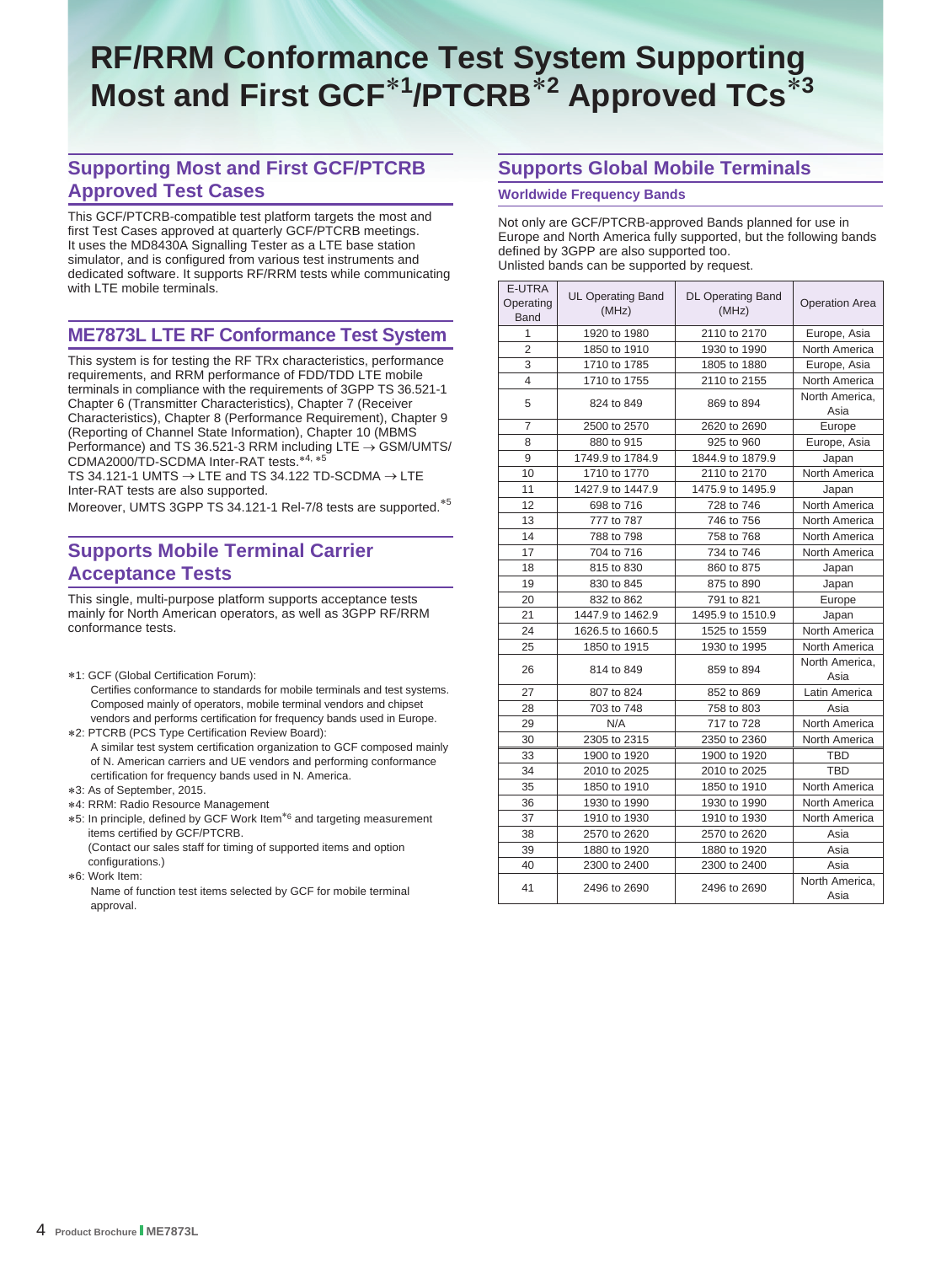# **Focus on Improving Test Efficiency, Measurement Stability and Reliability**

# **Continuous Testing of Multiple Terminals**

Since the standard system configuration has four RF interfaces, it can test up to four terminals continuously. Fully automated testing of multiple terminals is supported by DC power supply and serial control line auto-switching.

## **Control via Networks**

The PC server in the rack can be operated remotely over a network. Measurement progress can be monitored remotely and measurement sequences can be created and edited, allowing tests to be run while working elsewhere.

# **Easy Control of External Devices**

The system software has built-in functions for controlling the DC power supply\* and temperature chamber\* in the same way as selecting test items. Using these standard functions makes automation easy.

\*: Users must provide the DC power supply and temperature chamber. Refer to the ordering information for recommended models.

# **R&TTE-compliant Test Items (option)**

This option is fully compliant with the European ETSI-defined R&TTE RF TRx test items. Anritsu launched this European-testhouse approved option ahead of market competitors. Simple operation supports easy R&TTE-compliant tests like normal test items.

## **Improve Reliability using Correction Function**

System measurement stability and reliability are improved by the following three calibration and correction methods:

- 1. Basic calibration at acceptance inspection
- 2. Auto-calibration at work start
- 3. Individual measurement correction

Individual measurement correction immediately before measurement eliminates temperature-related drift and greatly improves the reliability of measurements.

In addition, Anritsu engineers perform basic calibration when installing the system at acceptance inspection, eliminating the need for operators to perform this complex calibration and correction work.

## **Detailed Support System**

An Anritsu Support Service contract keeps the system operating at peak performance, maximizing return on investment, minimizing downtime, and keeping work on schedule.

- Latest software updates matching the latest changes to the 3GPP standards
- Information on 3GPP trends, consultation and technical support for troubleshooting test problems
- Free hardware repair and maintenance with a back-up loan unit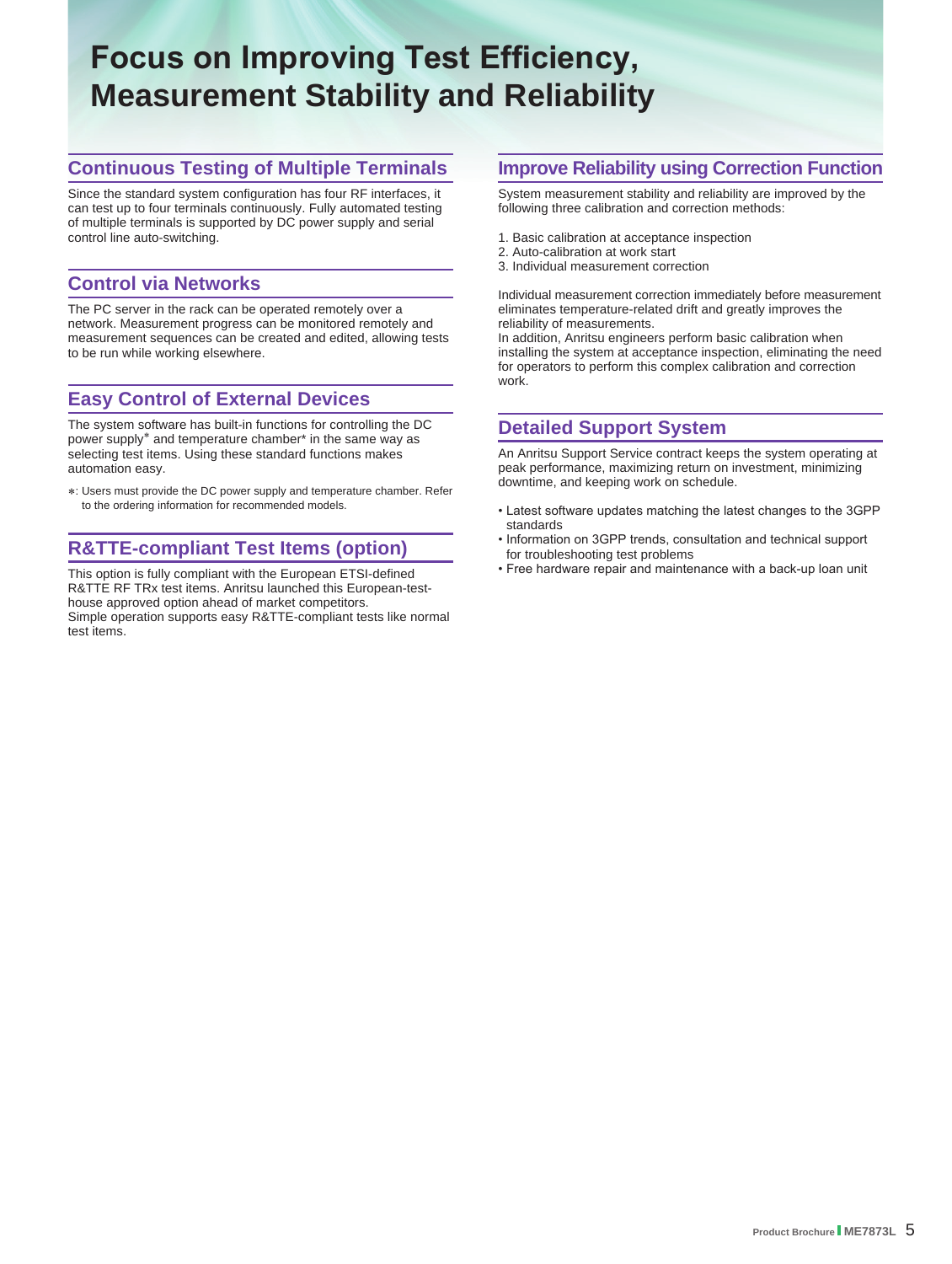# **Convenient Functions for Wide Range of Applications**

**A Wide Range of Versatile Functions Supporting Every Step from R&D Through to Final Evaluation of LTE Mobile Terminals.**

## **Easy Sequence Creation and Editing**

The creation and editing procedure is as easy as selecting the test case to measure from the task pane (below) and clicking [Insert] to create the sequence. Select the created test case and double click [Schedule] at the screen bottom left to display detailed parameters. The measurement frequency and channel bandwidth can be changed here too.

| <b>Shelve: Open:</b>                                                                                    |                          |              | <b>Children</b> Lake Down                     |                         |                          |                         |
|---------------------------------------------------------------------------------------------------------|--------------------------|--------------|-----------------------------------------------|-------------------------|--------------------------|-------------------------|
| a di boltanismo<br>$-10000$                                                                             | <b>Service</b>           | w            | Lewis<br>i.                                   |                         |                          |                         |
| #433 U.S. Higginson Colorad Resign<br>P421 Centraurer UE transmission Cultural Proger                   | <b>Sellens</b>           | Dealer a     | <b>Name</b>                                   | Sen No.                 | Seat Various             | <b>Cluster Venezuel</b> |
| <b>PERTMINING Total Transit</b>                                                                         | $\sim$                   | <b>ASS</b>   | <b>UC Maximum Cultural Figure</b>             | WHAT THUS KITL IS       | <b>BASCIER-LE</b>        | 101006-01               |
| <b>BEALTHY GOOD WAYNER</b><br><b>PELLY HUCH and SECAND HAVE</b>                                         | $\sim$                   | 628          | Configurati UE trailerchied Durant Points     | <b>WARR FROM KITCH</b>  | <b>AAA (mm ch</b>        | 144 DELEGA              |
| <b>PEXIL From Contabilization private interesting</b>                                                   | $\mathbb{R}$             | 63.2         | Manuel Guard Road                             | ADPR TEACLOG III        | <b>AAR GEES CO.</b>      | <b><i>ISEDISAN</i></b>  |
| <b>B4351 Four-Color Rent-e price transite</b>                                                           | $\sim$                   | <b>STAT</b>  | <b>Dennis CADIT and seal</b>                  | plane from \$25.2       | <b>AAA URING CO.</b>     | 101 OKO-401             |
| <b>CRASS Aggregate private content knowledge</b><br><b>DATI FALLERS AND</b>                             | $\sim$                   | 6342         | <b>HACKARD SETTING TANK</b>                   | adale most kins a       | And cross life.          | 244 OKIA-AM             |
| 24321 from twenty magnitude                                                                             | $\sim$                   | 6353         | <b>Road Control About de Unior University</b> | SOM TEDESCO, J          | RAA DION 15              | 344 003 4%              |
| <b>JPAN 2.0 Carrier Holiday</b>                                                                         | $\overline{\phantom{a}}$ | 6353         | Rente Control Attative preser sciences        | <b>JUNE TOUR SZS-4</b>  | AA1 OIDS CB              | 2410054th               |
| <b>PALL I locked engineer for you almost 49</b>                                                         | $\rightarrow$            | 5353         | <b>Businessed wither control brienatist</b>   | 1000 Blott 9001         | <b>AAD CREW CA.</b>      | 101003-05               |
| P13.24 EAV equation spectrum factores<br><b>CP 4 A 3 Contacted Spendanter</b>                           |                          |              |                                               |                         |                          |                         |
| First 11 Spectrum Bernstein Made                                                                        | $\sim$                   | RSS.         | <b>Freezundrate</b>                           | <b>BRAY TRUNK KISS</b>  | <b>RAFAHIN LS</b>        | 164 DRIS-RM             |
| <b>FELLY Additional Spectrum Envision News</b>                                                          | $\mathbf{u}$             | 43.2.2       | <b>Error Institute oraginitude</b>            | <b>JOHN TIGHLAZIS-2</b> | <b>AAD (2006-22)</b>     | 39.0 OGS-401            |
| <b>PERS Explanat District below Room Rate</b><br><b>PELLI Transmitter Sources amounted</b>              | $\sim$                   | <b>KAZZ</b>  | <b>Carlos Insteads</b>                        | STANY YEAR SZL JE       | <b>KASSING CR</b>        | <b>THA ORIGAN</b>       |
| <b>Park 3.2 Sections entered bent 18 to sections.</b>                                                   | $\mathbb{R}$             | 63.23        | In dans wissing for you afterwards            | <b>STAN FORCUPAL</b>    | <b>MARINHALL</b>         | 199 DED 4th             |
| <b>PECI Expresse spring anisoms</b>                                                                     | w                        | <b>AND</b>   | Erfol equation specifical failures            | adapt most simula       | <b>BARGINGS</b>          | 144 Orbi-Rit            |
| <b>CELT Trained impressives are</b>                                                                     | ы                        | 661          | Detailed hands at:                            | SARM TIGHT R25. II      | <b>A arts comme F.D.</b> | 244 GRULAR              |
| <b>IF11 Reference industrials laugh</b><br><b>Car 1-A Mission per import level</b>                      | $\blacksquare$           | eass.        | Specifically Emmission Island                 | LCCC AND MOLD           | AAA URUA CO.             | 144 OELS-KIN            |
| <b>IFT1 Adapt Dane Second</b>                                                                           | $\mathbf{u}$             | 68.72        | Additional Specifical Security: Made          | STAN TEXAS ATL 4        | <b>AARLING CD</b>        | 14 K catch-Ville        |
| <b>STALL-buyers blucking</b>                                                                            | $\sim$                   | 68.23        | Adami Cheme's away friend fairs               | paw mas kis a           | <b>BARTHY OR</b>         | 101002-05               |
| <b>ATA2 Due of local stacking</b><br>14.1 Names hand latestone                                          | w                        | 44.21        | Transmitte Sources Intimizes                  | <b>JOHN FROM ARS-2</b>  | <b>Anti-crime city</b>   | 244 OEA-RM              |
| 2781 Nick San Discount Allies                                                                           | $\mathbf{u}$             | 4433         | Spurious arrivalent hand (IS on accessors     | <b>SOM TESES LE</b>     | <b>BARQUING</b>          | <b>JAA ORA-436</b>      |
| <b>T'll Sportsup emissions</b>                                                                          | u                        | <b>KALLS</b> | <b>Goldmand Improved Americans</b>            | <b>SIPP TOUCKYLIC</b>   | A 410 0006 LTD.          | 2410 ORIGANS            |
| 812111 Demokratike of R2004 (Od-Specific R)                                                             | $\sim$                   | $45^{\circ}$ | Transmit (mannershuteture)                    | <b>JOHN FRANTICO 4</b>  | <b>BARGERS CA</b>        | 144 043 45              |
| 201111 Demographics of RNDV (California S.<br>(PASSAS) Process and relative that the sold in            |                          |              |                                               |                         |                          |                         |
| 2011 LA 1 Danuary parties of POSCH (Call Specific R)                                                    |                          |              |                                               |                         |                          |                         |
| BEALL Denustries al ACROVPOCOL-RID-R                                                                    |                          |              |                                               |                         |                          |                         |
| <b>St Ltd. 1.2 The mentioned and ACMING MOTOR . MOD 46</b><br>44111 Demokration of PHON - RDD PHON Sinc |                          |              |                                               |                         |                          |                         |
| (\$111) Thermoldens of Relin - 800-9404 Tue                                                             |                          |              |                                               |                         |                          |                         |

**Sequence Creation Screen**

| <b>Shelvin (Digesto)</b>                                                                 | If Inner                       |                             |                                              |                                                                                                |             |                                    |                      |            |                   |                 |                      |                        |                        |
|------------------------------------------------------------------------------------------|--------------------------------|-----------------------------|----------------------------------------------|------------------------------------------------------------------------------------------------|-------------|------------------------------------|----------------------|------------|-------------------|-----------------|----------------------|------------------------|------------------------|
| a di boltanismo<br>. # AR besites                                                        |                                |                             |                                              | <b>The State of the American State And The Printers of the American State And The Printers</b> |             |                                    |                      |            |                   |                 |                      |                        |                        |
| <b>BETTIERINGS DALERS</b>                                                                |                                |                             |                                              |                                                                                                |             |                                    |                      |            |                   |                 |                      |                        |                        |
| \$4.21 Carrigues UI transmiss Culps<br>PELL Monitore Datest Room                         |                                | Test news custom parameters |                                              |                                                                                                |             |                                    |                      |            |                   |                 |                      |                        |                        |
| <b>PENICIPALITY COOR SHARAS</b>                                                          |                                |                             | Communisties Panamelans for Spachum Analyzer |                                                                                                |             |                                    |                      |            |                   |                 |                      |                        |                        |
| FELEZ PEACH and SRE line most                                                            |                                | EUTRA: Frequency            | <b>System</b>                                | Fres Score                                                                                     |             | <b><i>Ple Delett Pretiress</i></b> |                      |            | Laced Mississippi |                 | <b>Supply Time</b>   |                        |                        |
| <b>RESTS From Control Ministers assets for</b><br><b>PAINTRING CORP FROM A STORY III</b> | <b>Coarsing Range</b><br>field |                             | <b>Sand</b>                                  | Pre.<br><b>Support</b>                                                                         | <b>SHOW</b> | <b>MM</b>                          | <b>Cancer</b>        | <b>ARM</b> | <b>MA</b>         | <b>Selected</b> | dia.<br><b>Bushe</b> | <b>River</b><br>Panis. | Lenat<br><b>Shimon</b> |
| 21332 Appropria private control knienie                                                  |                                | <b>SBU</b>                  | <b>SAU</b>                                   | SAGE                                                                                           | seu         | <b>Julie</b>                       |                      | háng       | <b>BRAI</b>       |                 |                      |                        | ж                      |
| <b>DATI FALLERS AND</b>                                                                  | <b>ADDIN</b>                   | Dallas Villa                | State 1974                                   | $+ 0.0085$ -0 1978                                                                             | 1 de        | $-12.20$                           | $+$ Post-a + 1030    |            | $-3.001$          | $-$ 30.05       | $-0.025$             | A/10                   | AUTO                   |
| <b>PASZI Star Variat magnitude</b><br><b>BASED Corner Vallage</b>                        |                                | 1926 to 2014                | <b>HOLM THE</b>                              | A 3 MALE RIM                                                                                   | m           | $-366$                             | 4 President & 10 Dif |            | $-100$            | L'ON            | <b>D'ANN</b>         | Aire                   | AUTO                   |
| #41.113 and entation by our also                                                         |                                |                             | 100 to 3204                                  | $-06.001$                                                                                      | 0.01        | $-100$                             | $-$ Poster $-52$     |            | $-16.85$          | $-2000$         | +Laude               | ALTO                   | <b>WITO</b>            |
| PASSADA Associate spectrum farmed                                                        |                                | SOM No YOL                  | MAI to 32                                    | $-28,464$                                                                                      | m           | $-10.5$                            | a Prestop a U.S.     |            | $-183$            | $-264$          | $-0.001$             | ALCCC.                 | <b>WHO</b>             |
| 47441 Google Lendwidth<br><b>FAALL Spectrum Brenders Made</b>                            |                                | 10 to 12 700                | 104140                                       | $+100.001$                                                                                     |             | $-11$                              | v Posto v 11         |            | $-11$             | $-200$          | $-0.005$             | AUTO                   | saints.                |
| <b>FEET? EASTERN SERVICE BINSAGE N</b>                                                   |                                |                             | 140445                                       | $-1.106 - 0.44$                                                                                |             | 43                                 | $n$ Poston $n+1$     |            | $-11$             | $-244$          | $-0.055$             | AUTO                   | ALC U                  |
| \$1121 Indiana Disensitionings Tone                                                      |                                |                             | Fri as 3 15                                  | $+ 8914/3128$                                                                                  |             | $-11$                              | a Posto e 11         |            | - 1               | $-$ that        | $-0.010$             | AUTO                   | AUTO                   |
| <b>Contract Construction</b><br>14.17 Spatiau measure band of town                       |                                |                             | $110 + 15$                                   | $-1066 - 4045$                                                                                 |             | 78                                 | a France a 1         |            | $\sim$            | a' driver.      | $-2.005$             | 8,36                   | AUTO                   |
| FEAT 2 newhaven sevenue amission                                                         |                                |                             | 424.540                                      | $-1506,060$                                                                                    |             | 419                                | . Posta +11          |            | 4.19              | $-1005$         | $+ 1050$             | AUTO                   | <b>AUTO</b>            |
| <b>Ball Swings Inspection Jurier</b>                                                     |                                |                             | $6.005$ in $7.005$                           | $-1660 - 2660$                                                                                 |             | W.                                 | a Posto a F          |            | uв                | $-2666$         | $-1000$              | 6,00                   | 2015                   |
| 2713 Reference networth for ed-                                                          |                                |                             | 7 kbit to Md                                 | $-$ 7546-45010                                                                                 |             | $+11$                              | a Posto a 1          |            | 73                | $-200$          | $-$ AU10             | <b>WITE</b>            | <b>AUTO</b>            |
| <b>CRT of Maximum institut laught</b><br><b>IFTS Adament Diseased Selectivity</b>        |                                |                             | 400 to 12,700                                | $-1004 + 12763$                                                                                |             | $\sim$                             | $-$ Poster $-1$      |            | $-11$             | $-264$          | $-0.055$             | 4,71                   | <b>WITH</b>            |
| <b>STALL-band bloking</b>                                                                | FDD 3                          | Scientific                  | <b>Se la 1/126</b>                           | $+10.0085$ d 1918                                                                              | 3,000       | $-10.00$                           | $+10$ ratios $+1222$ |            | $+18.00$          | $-180.05$       | $-0.0070$            | AUTO                   | AUTO                   |
| <b>IFT4.2 Due of lease showing</b>                                                       |                                | <b>NEW NI SOM</b>           | 1504 to 160                                  | $+16546 - 6666$                                                                                | 644         | 418.06                             | $+$ Postur + 0.00    |            | $+10.05$          | $-2646$         | $-0.0050$            | AUTO                   | AUTO                   |
| 14.1 Names band labuling<br>711 Mids Rand Discount Atlanta                               |                                |                             | <b>FM 4x 30ml</b>                            | $+0.011$                                                                                       | 6 ds        | 13.41                              | $-$ Postur $-221$    |            | $-155$            | $-$ drugs.      | $-3.8250$            | ALTO                   | <b>AUTO</b>            |
| <b>PTS</b> Spurrous emissions                                                            |                                | 324/10/                     | 304 to 10                                    | $+16 - 1010$                                                                                   | w           | 4.361                              | a dispostruz a 10 t  |            | $-333$            | al Model        | $-2.00$              | AUTO                   | WITCH                  |
| <b>PAZZZZ Demokratist of R202H (Call)</b>                                                |                                | <b>55 to 12,703</b>         | 124,142                                      | $+100 - 1411$                                                                                  |             | $+1$                               | $\sim$ Posted v. 1   |            | $+1$              | $-200$          | <b>CAUSE</b>         | <b>AUTO</b>            | <b>WAYS</b>            |
| 111111 Demographics of RNDV (Call<br>PELLEL Synappine at 9550x 1560                      |                                |                             | 140476                                       | al Milled Lak                                                                                  |             | $-11$                              | a Prestor a 11       |            | n                 | <b>COM</b>      | $-0.005$             | ALTO:                  | <b>WAS</b>             |
| The 2 S.A.S. Premiers parties and infection of any                                       |                                |                             | Fr.a.115                                     | $-10444 - 0446$                                                                                |             | $-11$                              | - Poste - 1          |            | $-15$             | $-304$          | $-$ AUTO             | ALTO                   | <b>MITO</b>            |
| BEALL Demonsteron of ACREWPOCIT                                                          |                                |                             | $310 + 15$                                   | $+1206 - 4063$                                                                                 |             | $+13$                              | - Postot + 1         |            | $+13$             | $-2648$         | $-4,00$              | AUTO                   | ALTO:                  |
| <b>JP L4.1.2 Temperatures of RCREW PECC</b><br>24111 Demokration of PASM - ASD 6         |                                |                             | 43 e t 960                                   | $+1006 - 3985$                                                                                 |             | $+11$                              | $-$ Poster $-1$      |            | $-11$             | $-204$          | $-$ Auto             | AUTO                   | AUTO                   |
| (FASA) Terrorizining of Relate - RDD of                                                  |                                |                             | 3.950 to 7.963                               | $+1005 - 7962$                                                                                 |             | a H                                | 4. Postus 4. 1       |            | $-11$             | 1.5044          | $-4.435$             | 405                    | AUTO:                  |

**Parameter Changing Screen**

## **Easy-to-use Main Screen for Key Operations**

The screen toolbar icons for key operations are easy to understand. Test sequence items are displayed at top left and test results are displayed at screen center.



**Measurement Results**

#### **At-a-glance Measurement Results Histogram**

The RRM test has many test items for PASS/FAIL evaluations of multiple operations. The histogram display helps understand detailed mobile operation trends at-a-glance.



**RRM Measurement Distribution**

## **Check Measurement Progress**

The current measurement progress is easily confirmed because the MD8430A Signalling Tester displays real-time logs during measurement. In addition, failed results are easily seen from the message exchanges between the tester and mobile sides, supporting easy problem troubleshooting.

| SS Sequence Display MXB43090A                                    | $-101-1$ |
|------------------------------------------------------------------|----------|
| X Clear All   Scroll Lock                                        |          |
| SRSConfigException.CyclicShift : 0                               | ٠        |
| SchedRegException.Scheduling Request : SETUP                     |          |
| SchedRedException.SR FUCCH ResourceIndex : 41                    |          |
| SchedRecException.SR ConficIndex : 30                            |          |
| SchedkecException.DSR TransMax : 4                               |          |
| EquivalentPlMM : Not Used                                        |          |
| PresmbleTimecut : 180000                                         |          |
| RoyTimecut : 180000                                              |          |
| Timeout : 1000                                                   |          |
| Wait 'PRACH Preamble' (event typel)                              |          |
| Received 'FRACH Preamble' (EVENT RA PREAMBLE GROUP A)            |          |
| Send 'PRACH Response'                                            |          |
| Received 'RRC Connection Request' (EVENT UL SCH SETUP REQ)       |          |
| Send 'RRC Connection Setup'                                      |          |
| Received 'UCI HARQ-ACK (EVENT DL ACK SETUP CKF)'                 |          |
| Received 'RRC Connection Setup Complete'                         |          |
| Send 'DL Information Transfer / IDENTITY REQUEST'                |          |
| Received 'UL Information Transfer / IDENTITY RESPONSE'           |          |
| IMSI-001010123456789                                             |          |
| Send 'DL Information Transfer / AUTHENTICATION REQUEST'          |          |
| Received 'UL Information Transfer / AUTHENTICATION RESPONSE'     |          |
| Send 'DL Information Transfer / SECURITY MODE CONSUMD'           |          |
| Received 'UL Information Transfer / SECURITY MODE COMPLETE'      |          |
| Send 'DL Information Transfer / ESM INFORMATION REQUEST'         |          |
| Received 'UL Information Transfer / ESM INFORMATION RESPONSE'    |          |
| Send 'DL Information Transfer / ACTIVATE TEST MODE'              |          |
| Received 'UL Information Transfer / ACTIVATE TEST MODE COMPLETE' |          |
| Send 'Security Mode Command'                                     |          |
| Received 'SecurityNodeComplete'                                  |          |
| Send 'UE Capability Enguiry'                                     |          |
| Received 'UE Capability Information'                             |          |
| ASReleaseVer : Release S                                         |          |
| UECategory : 3                                                   |          |
| SupportBAND EUTRA : 5                                            |          |
| FeatureGroupIndicators : Ox5eOdd880                              |          |
| Send 'RRC Connection Reconfiguration                             |          |
| / ATTACH ACCEPT / ACTIVATE DEFAULT EPS BEARER CONTEXT REQUEST?   |          |
| Received 'RRC Connection Reconfiguration Complete'               |          |
| Received 'UL Information Transfer / ATTACH COMPLETE'             |          |
| Normal End                                                       |          |
| ReadSFIC                                                         |          |
| BTS : 1                                                          |          |
| CurrentSFN: SFN(451) SF#(9)                                      |          |
| Normal End                                                       |          |
|                                                                  |          |

**Real-time SS Log Display**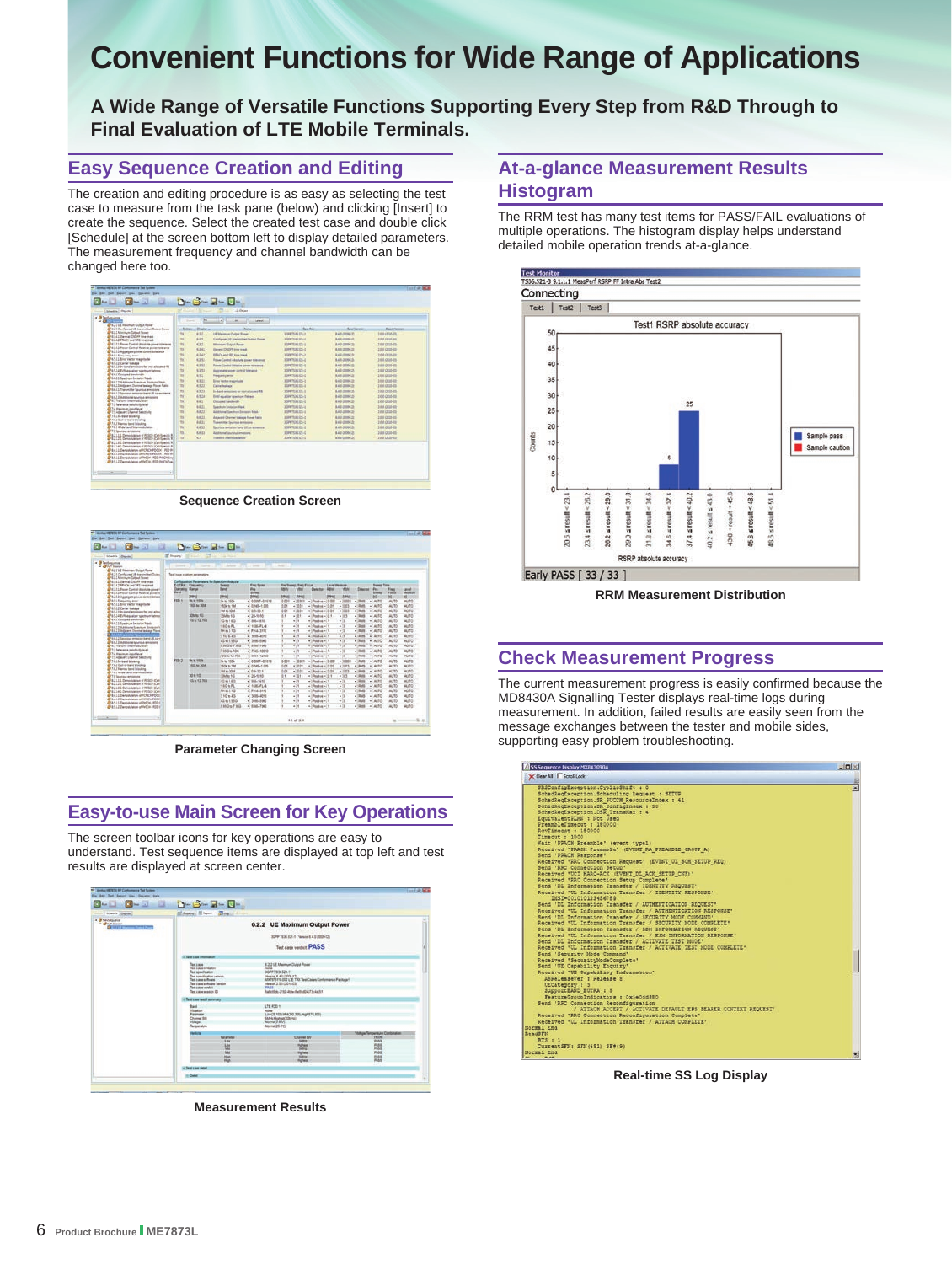## **Measurement Log Analysis**

MD8430A Signalling Tester measurement logs are saved automatically for detailed checking and troubleshooting with standard log viewer software.



**SS Log Viewer Display**

## **Measured Data Management**

Measurement results are confirmed at the Measurement Result screen and saved either as HTML for easy confirmation or as XML/ CSV for easy database management. Moreover, HTML report files are linked to the signalling logs for each measurement, cutting search times for required information.



**Measurement Report (HTML)**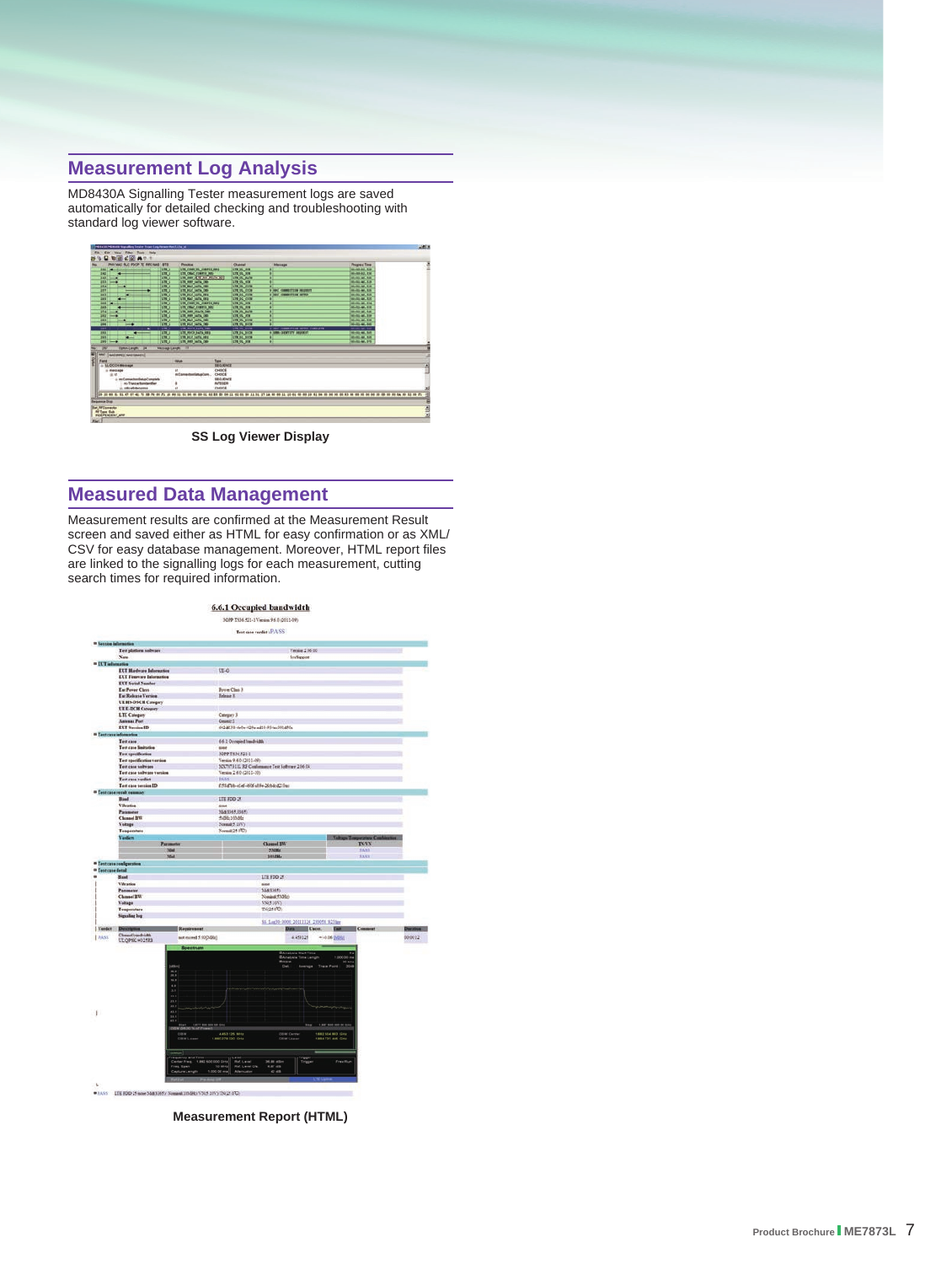# **Specifications**

#### **ME7873L LTE RF Conformance Test System**

| Input and Output connector | N-type, $50\Omega$                                                                                                 |
|----------------------------|--------------------------------------------------------------------------------------------------------------------|
| Max. input level           | +33 dBm (2 W)                                                                                                      |
| Reference oscillator       | MS2692A (with option-001 Rubidium Reference Oscillator) as standard                                                |
|                            | External oscillator signal input available (Frequency: 10 MHz, Connector: BNC)                                     |
| Frequency range            | Defined by 3GPP E-UTRA Operating Band 1 to 5, 7 to 14, 17 to 21, 24 to 30, 33 to 41                                |
| Temperature range          | 15° to 35°C (operating), 0° to 50°C (storage) <sup>*1</sup>                                                        |
|                            | Select either 100 V(ac) to 120 V(ac) or 200 V(ac) to 240 V(ac), 50 Hz/60 Hz                                        |
| Power supply (rating)      | <3300 VA <sup>*2</sup> (ME7873L)                                                                                   |
|                            | <4400 VA <sup>*2</sup> (ME7873L with options 002, 003, 004, 007, 011, 012, 013, 022, 030, 031, 032, 038, 044, 048) |
| <b>Dimensions</b>          | 570 (W) x 1597 (H) x 797 (D) mm (1 rack) <sup>*3</sup>                                                             |
|                            | 1140 (W) x 1597 (H) x 797 (D) mm (2 racks)*3                                                                       |
| Mass                       | $<$ 260 kg <sup>*4</sup> (ME7873L)                                                                                 |
|                            | <550 kg <sup>*4</sup> (ME7873L with options 002, 003, 004, 007, 011, 012, 013, 022, 030, 031, 032, 038, 044, 048)  |
| <b>EMC</b>                 | EN61326-1                                                                                                          |
|                            | EN61000-3-2                                                                                                        |
| LVD                        | EN61010-1                                                                                                          |

\*1: Ambient temperature

Basic calibration at acceptance inspection must meet this requirement.

Use in air-conditioned room recommended for stable measurement.

\*2: Power consumption

Sufficient power (600 VA) for basic calibration at acceptance inspection as well as for ME7873L must be supplied.

\*3: Topple prevention

Secure using hooks at rack top recommended.

\*4: Mass/Floor Loads

The installation location must be able to safely bear the above floor loads plus 100 kg for basic calibration equipment at acceptance inspection.

# **Supported Test Standards**

The system design is based on the following standards:

3GPP TS 36.521-1 E-UTRA UE Conformance Specification Radio Transmission and Reception Part 1: Conformance Testing 3GPP TS 36.521-3 E-UTRA UE Conformance Specification Radio Transmission and Reception Part 3: RRM Conformance Testing 3GPP TS 36.508 E-UTRA and EPC Common Test Environments for UE Conformance Testing 3GPP TS 36.509 E-UTRA and EPC Special Conformance Testing Functions for UE

Release 8, 9, 10, and 11 of above standards is also supported. Contact our sales representative for detailed of the supported versions.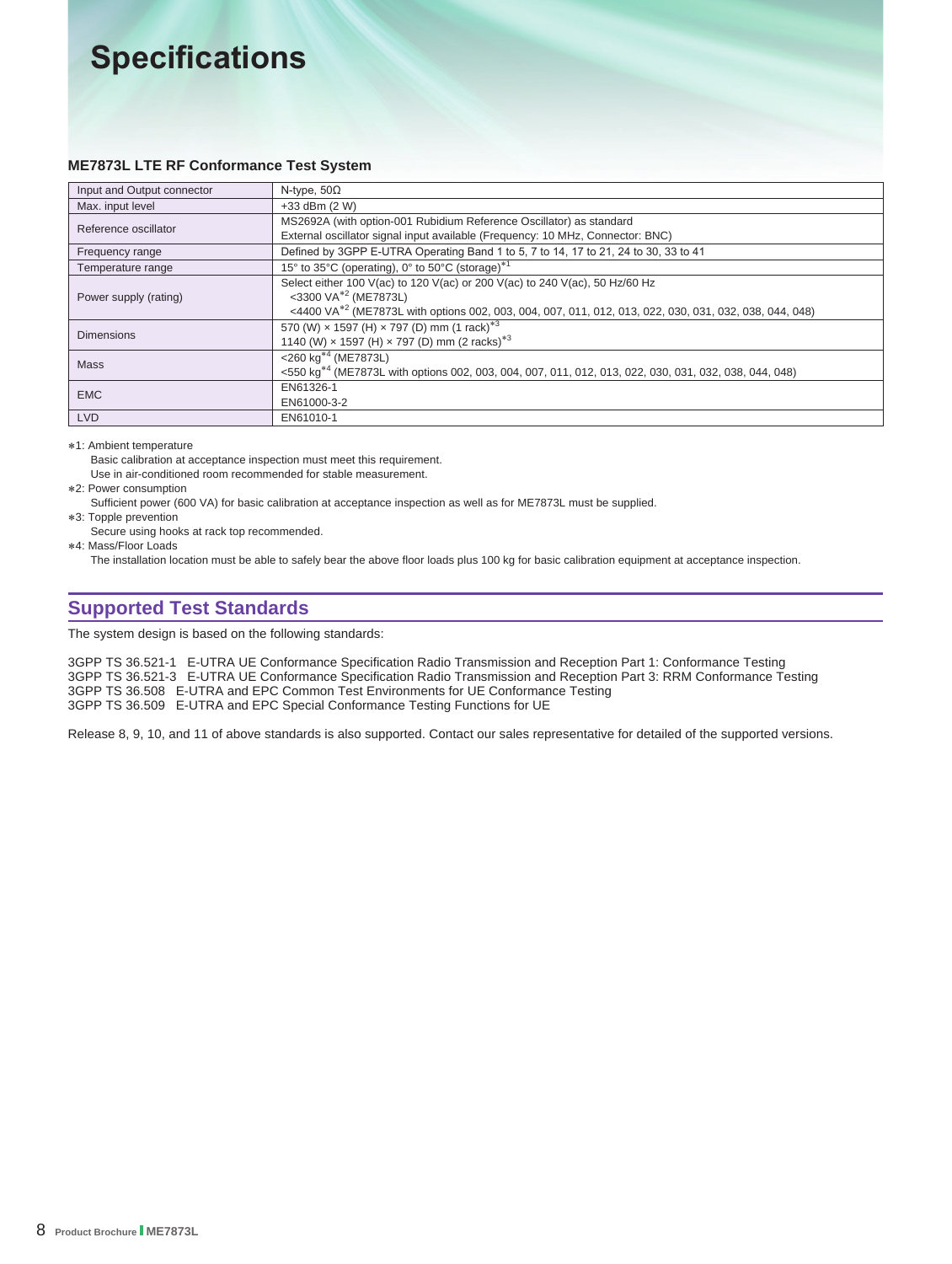# **Ordering Information**

Please specify the model/order number, name and quantity when ordering. The names listed in the chart below are Order Names. The actual name of the item may differ from the Order Name.

| Model/Order No. | Name                                        | Model/Order No. | Name                                        |
|-----------------|---------------------------------------------|-----------------|---------------------------------------------|
|                 | <b>Main frame</b>                           | MX787311L-044   | <b>SV-LTE TRX Test Cases</b>                |
| ME7873L         | LTE RF Conformance Test System              | MX787311L-045   | SV-LTE Power Backoff Test Case              |
|                 |                                             | MX787311L-046   | SV-LTE Power Headroom Reporting Test Cases  |
|                 | <b>Configuration items</b>                  |                 |                                             |
| <b>MD8430A</b>  | <b>Signalling Tester</b>                    | MX787311L-047   | Band13 Supplementary RF Test Cases          |
| <b>MS2692A</b>  | Signal Analyzer                             | MX787311L-048   | SV-LTE CDMA2000 RF Test Cases               |
| MG3692C         | Synthesized Signal Generator                | MX787311L-049   | Band13 Supplementary RRM Test Cases         |
| MG3710A         | Vector Signal Generator                     | MX787311L-050   | <b>InterBand RRM Test Cases1</b>            |
| MG3700A         | Vector Signal Generator                     | MX787311L-054   | Band2 Supplementary TRx Test Cases          |
| <b>ML2488B</b>  | <b>Wideband Power Meter</b>                 | MX787311L-055   | Band2 Supplementary Performance Test Cases  |
|                 |                                             |                 |                                             |
| SC7816          | <b>Thermal Sensor</b>                       | MX787311L-056   | Band2 Supplementary 4x2MIMO Test Cases      |
| MF6900A         | <b>Fading Simulator</b>                     | MX787311L-057   | R1 Band12 Supplementary RF Test Cases1      |
| <b>MD8480C</b>  | W-CDMA Signalling Tester                    | MX787311L-058   | R1 Band12 Supplementary RF Test Cases2      |
| <b>MD8470C</b>  | <b>Signalling Tester</b>                    | MX787311L-059   | Band5 Supplementary RF Test Cases           |
| MT8820C         | Radio Communication Analyzer                | MX787311L-061   | WI-150 Performance Package1                 |
| <b>MN7462A</b>  | <b>RF</b> Interface Unit                    | MX787311L-062   | WI-150 4x2MIMO Package1                     |
|                 |                                             | MX787311L-063   | WI-150 RRM Package1                         |
| <b>MN7464D</b>  | <b>Filter Unit</b>                          |                 |                                             |
| <b>MN7451A</b>  | <b>RF Switch Driver Unit</b>                | MX787311L-064   | WI-150 LTE to UMTS/GSM Package1             |
| <b>MN7463B</b>  | <b>RF Combiner Unit</b>                     | MX787311L-065   | WI-150 UMTS to LTE Package1                 |
| <b>MN7464E</b>  | <b>Additional Filter Unit</b>               | MX787311L-066   | LTE to UMTS/GSM Package2                    |
| <b>MN7464F</b>  | Filter Unit2                                | MX787311L-067   | WI-177 LTE Performance Package1             |
| <b>MN7464G</b>  | Filter Unit3                                | MX787311L-068   | WI-177 LTE RRM Package1                     |
| <b>MN7464H</b>  | Filter Unit4                                | MX787311L-069   | WI-181 LTE RRM Package1                     |
|                 |                                             |                 |                                             |
| ME7873L-002     | LTE Common Kit                              | MX787311L-071   | R1 Band2 Supplementary RF Test Cases1       |
| MX787311L       | LTE RF Conformance Test Software            | MX787311L-072   | R1 Band4 Supplementary RF Test Cases1       |
| MX787312L       | FDD CA Test Software                        | MX787311L-073   | R1 Band5 Supplementary RF Test Cases1       |
| MX787361L       | TD-LTE RF Conformance Test Software         | MX787311L-074   | R1 Band30 Supplementary RF Test Cases1      |
| MX787362L       | <b>TDD CA Test Software</b>                 | MX787311L-075   | eMBMS Package1                              |
| MX787391L       | <b>HSPA RF Conformance Test Software</b>    | MX787311L-076   | R1 Band2 Supplementary RF Test Cases2       |
|                 |                                             | MX787311L-077   |                                             |
|                 | <b>Standard accessory</b>                   |                 | R1 Band4 Supplementary RF Test Cases2       |
|                 | ME7873L Operation Manual (CD-ROM):<br>1 set | MX787311L-078   | R1 Band5 Supplementary RF Test Cases2       |
|                 | <b>Options</b>                              | MX787311L-079   | R1 Band30 Supplementary RF Test Cases2      |
| ME7873L-001     | <b>HSPA Common Kit</b>                      | MX787311L-085   | eICIC Performance Package1                  |
| ME7873L-003     | <b>LTE TRX Hardware</b>                     | MX787311L-086   | eICIC RRM Package1                          |
|                 |                                             | MX787311L-087   | felCIC Performance Package1                 |
| ME7873L-004     | LTE Performance Hardware                    | MX787311L-088   | felCIC RRM Package1                         |
| ME7873L-007     | LTE TRX Additional Hardware                 | MX787311L-091   |                                             |
| ME7873L-010     | HSPA to LTE Upgrade Kit                     |                 | Band26 Supplementary TRX Test Cases         |
| ME7873L-011     | <b>LTE RRM Hardware</b>                     | MX787311L-092   | RF Supplementary Test Cases4 for T-Mobile   |
| ME7873L-012     | LTE to UMTS/GSM Inter-RAT RRM               | MX787311L-094   | RF Supplementary Test Cases1 for T-Mobile   |
| ME7873L-013     | LTE to CDMA2000 Inter-RAT RRM               | MX787311L-095   | RF Supplementary Test Cases2 for T-Mobile   |
| ME7873L-022     | <b>Fading Accessory</b>                     | MX787311L-096   | RF Supplementary Test Cases3 for T-Mobile   |
| ME7873L-030     | <b>VSG Accessory</b>                        | MX787312L-001   | <b>TRX Test Cases Package1</b>              |
|                 |                                             | MX787312L-002   | <b>TRX Test Cases Package2</b>              |
| ME7873L-031     | Fading Accessory2                           | MX787312L-003   | <b>TRX Test Cases Package3</b>              |
| ME7873L-032     | <b>Filter Unit4 Accessory</b>               |                 |                                             |
| ME7873L-038     | Filter Unit3 Accessory                      | MX787312L-004   | Performance Test Cases Package1             |
| ME7873L-044     | Filter Unit2 Accessory                      | MX787312L-005   | Performance Test Cases Package2             |
| ME7873L-048     | SV-LTE CDMA2000 RF Test Accessory           | MX787312L-006   | 4x2MIMO Test Cases Package1                 |
| MX787311L-002   | LTE TRX Test Cases Conformance Package1     | MX787312L-007   | 4x2MIMO Test Cases Package2                 |
| MX787311L-003   | LTE TRX Test Cases Conformance Package2     | MX787312L-008   | Performance Test Cases Package3             |
|                 |                                             | MX787312L-009   | Performance Test Cases Package4             |
| MX787311L-004   | LTE Performance Test Cases Conformance      |                 |                                             |
|                 | Package1                                    | MX787312L-011   | RRM Test Cases Package1                     |
| MX787311L-005   | LTE 4x2MIMO Test Cases Conformance Package1 | MX787312L-012   | LTE to UMTS Test Cases Package1             |
| MX787311L-006   | LTE CQI Test Cases Conformance Package1     | MX787312L-013   | RRM Test Cases Package2                     |
| MX787311L-011   | LTE RRM Test Cases Conformance Package1     | MX787312L-015   | Performance Test Cases Package5             |
| MX787311L-012   | LTE to UMTS/GSM Test Cases Conformance      | MX787312L-037   | R64 CA TRX Test Cases1                      |
|                 |                                             | MX787312L-038   | CA Supplementary Test Cases1 for T-Mobile   |
|                 | Package1                                    | MX787312L-040   | R61 CA RRM Test Cases1                      |
| MX787311L-013   | LTE to CDMA2000 Test Cases Conformance      |                 |                                             |
|                 | Package1                                    | MX787312L-044   | R64 CA TRX B2-29 Test Cases1                |
| MX787311L-021   | LTE TRX Test Cases Conformance Package3     | MX787312L-045   | R64 CA TRX B4-29 Test Cases1                |
| MX787311L-022   | UMTS to LTE Test Cases Conformance Package1 | MX787312L-046   | R64 CA TRX B2-5 Test Cases1                 |
| MX787311L-023   | LTE RRM Test Cases Conformance Package2     | MX787312L-047   | R64 CA TRX B4-5 Test Cases1                 |
|                 |                                             | MX787312L-048   | R64 CA TRX B2-12 Test Cases1                |
| MX787311L-024   | LTE to UMTS/GSM Test Cases Conformance      | MX787312L-049   | R64 CA TRX B4-12 Test Cases1                |
|                 | Package2                                    |                 |                                             |
| MX787311L-033   | <b>R&amp;TTE Test Cases</b>                 | MX787361L-002   | TD-LTE TRX Test Cases Conformance Package1  |
| MX787311L-034   | Band4 Supplementary TRx Test Cases          | MX787361L-003   | TD-LTE TRX Test Cases Conformance Package2  |
| MX787311L-035   | Band4 Supplementary Performance Test Cases  | MX787361L-004   | TD-LTE Perf Test Cases Conformance Package1 |
| MX787311L-036   | Band4 Supplementary 4x2MIMO Test Cases      | MX787361L-005   | TD-LTE 4x2MIMO Test Cases Conformance       |
|                 |                                             |                 | Package1                                    |
| MX787311L-037   | Band17 Supplementary RF Test Cases          | MX787361L-006   | TD-LTE CQI Test Cases Conformance Package1  |
| MX787311L-038   | Band17 Supplementary RF Test Cases2         |                 |                                             |
| MX787311L-039   | Band17 Supplementary RF Test Cases3         | MX787361L-011   | TD-LTE RRM Test Cases Conformance Package1  |
| MX787311L-040   | R61 RRM Test Cases1                         | MX787361L-022   | TD-SCDMA to TD-LTE Test Cases Conformance   |
| MX787311L-041   | R61 RRM Test Cases2                         |                 | Package1                                    |
|                 |                                             | MX787361L-023   | TD-LTE RRM Test Cases Conformance Package2  |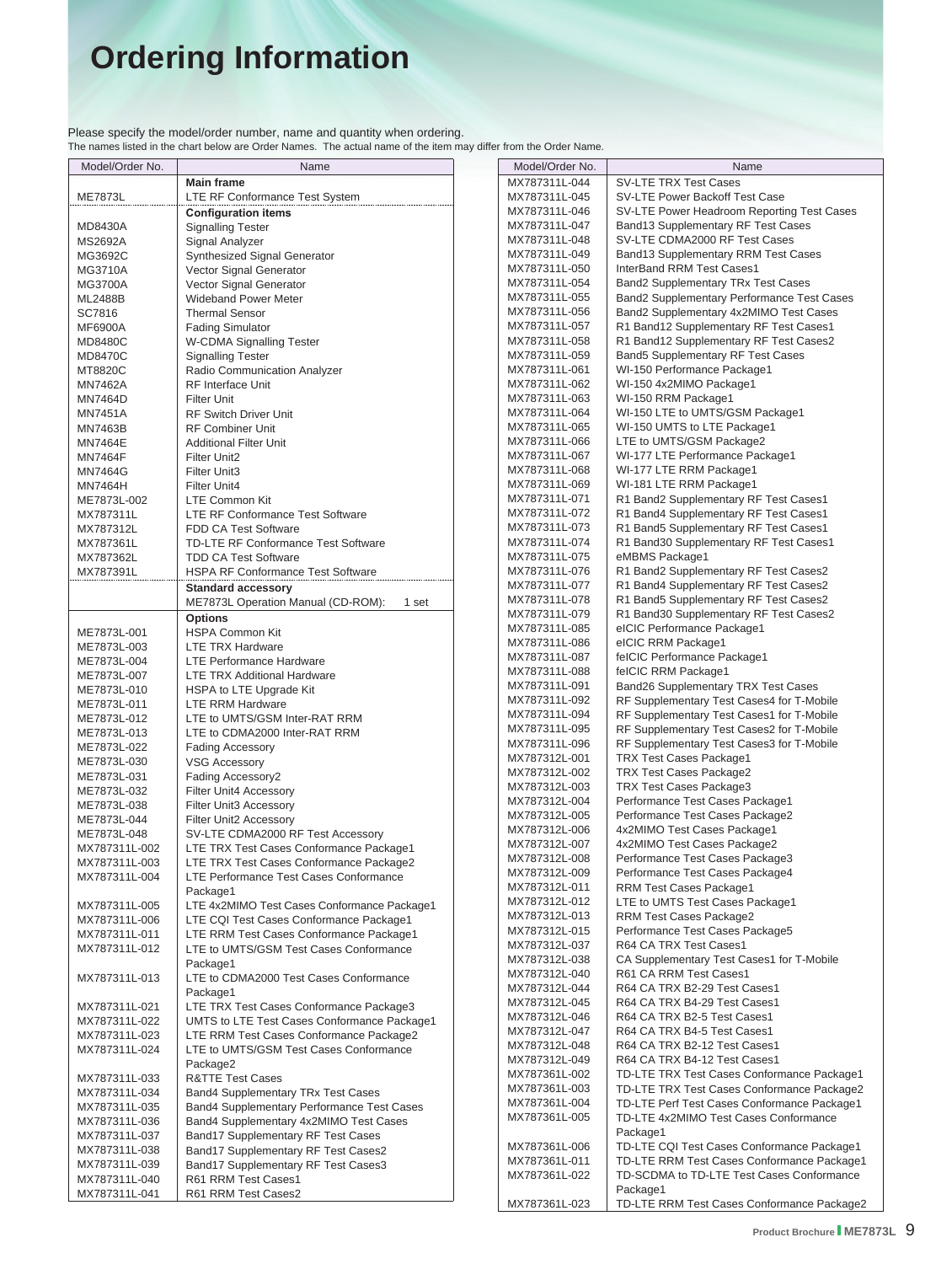| Model/Order No.                  | Name                                                                  |
|----------------------------------|-----------------------------------------------------------------------|
| MX787361L-024                    | TD-LTE to UMTS/GSM Test Cases Conformance                             |
| MX787361L-025                    | Package1<br>TD-LTE to TD-SCDMA Test Cases Conformance<br>Package1     |
| MX787361L-026                    | TD-LTE CQI Test Cases Conformance Package2                            |
| MX787361L-061                    | WI-150 TD-LTE Performance Package1                                    |
| MX787361L-062                    | WI-150 TD-LTE 4x2MIMO Package1                                        |
| MX787361L-063                    | WI-150 TD-LTE RRM Package1                                            |
| MX787361L-064                    | WI-150 TD-LTE to UMTS/GSM Package1                                    |
| MX787361L-065                    | WI-150 TD-LTE to TD-SCDMA Package1                                    |
| MX787361L-066                    | WI-150 TD-LTE to UMTS/GSM Package2                                    |
| MX787361L-067                    | WI-177 TD-LTE Performance Package1                                    |
| MX787361L-068                    | WI-177 TD-LTE RRM Package1                                            |
| MX787361L-070                    | WI-151 Package1                                                       |
| MX787361L-071                    | WI-151 Package2                                                       |
| MX787361L-075                    | TD-LTE eMBMS Package1                                                 |
| MX787361L-080                    | WI-139 Package1                                                       |
| MX787361L-081                    | WI-139 Package2                                                       |
| MX787361L-085                    | TD-LTE eICIC Performance Package1                                     |
| MX787361L-086                    | TD-LTE eICIC RRM Package1                                             |
| MX787361L-087                    | TD-LTE felCIC Performance Package1                                    |
| MX787361L-088                    | TD-LTE felCIC RRM Package1                                            |
| MX787361L-090                    | Band41 Supplementary TRX Test Cases                                   |
| MX787362L-001                    | <b>TRX Test Cases Package3</b>                                        |
| MX787362L-002                    | <b>TRX Test Cases Package1</b>                                        |
| MX787362L-003                    | <b>TRX Test Cases Package2</b>                                        |
| MX787362L-004                    | Performance Test Cases Package3                                       |
| MX787362L-005                    | Performance Test Cases Package1                                       |
| MX787362L-006                    | 4x2MIMO Test Cases Package2                                           |
| MX787362L-007                    | 4x2MIMO Test Cases Package1                                           |
| MX787362L-008                    | Performance Test Cases Package4                                       |
| MX787362L-009                    | Performance Test Cases Package2                                       |
| MX787362L-011                    | <b>RRM Test Cases Package1</b>                                        |
| MX787362L-013                    | RRM Test Cases Package2                                               |
| MX787362L-014                    | RRM Test Cases Package3                                               |
| MX787362L-015                    | Performance Test Cases Package5                                       |
| MX787391L-001                    | WI-069 TRx Test Case                                                  |
| MX787391L-002<br>MX787391L-011   | WI-069 Performance Test Cases<br><b>WI-070 Performance Test Cases</b> |
| MX787391L-021                    | WI-113 Performance Test Cases                                         |
| MX787391L-031                    | WI-129 TRx Test Cases                                                 |
| MX787391L-032                    | WI-129 Performance Test Cases                                         |
| MX787391L-041                    | WI-124 Performance Test Cases                                         |
| MX787391L-091                    | <b>UMTS Test Cases Package1</b>                                       |
| MX787300L-0xx                    | FDD/TDD Band xx Capability                                            |
| B0630A                           | 2nd Rack for LTE RF CTS                                               |
| Z1514A                           | Additional Accessory Kit for Power Supply                             |
|                                  | -UMTS Option-                                                         |
| MD8480C                          | W-CDMA Signalling Tester                                              |
| MS8609A                          | Digital Mobile Radio Transmitter Tester                               |
| MP8302A                          | <b>Bit Error Rate Tester</b>                                          |
| MG3692C                          | Synthesized Signal Generator                                          |
| MG3700A                          | Vector Signal Generator                                               |
| MF6900A                          | <b>Fading Simulator</b>                                               |
| ME7416B                          | <b>RF Switch Driver Unit</b><br><b>RF Switch Driver Unit</b>          |
| <b>MN7451A</b>                   | <b>RF Interface Unit</b>                                              |
| <b>MN7462A</b><br><b>MN7463A</b> | <b>RF Combiner Unit</b>                                               |
| <b>MN7465A</b>                   | <b>RF Switch Unit</b>                                                 |
| MX787103F                        | W-CDMA TRX/Performance Test Software                                  |
| MX787104F                        | W-CDMA RRM Test Software                                              |
| MX787135F                        | Selftest Software for Conformance Test System                         |

| Model/Order No.          | Name                                                                          |
|--------------------------|-------------------------------------------------------------------------------|
| ME7873F-10               | <b>RRM Test Addition</b>                                                      |
| ME7873F-60               | WI-113 Toolkit                                                                |
| ME7873F-61               | WI-129 Toolkit                                                                |
| ME7873F-62               | WI-148 Toolkit                                                                |
| ME7873F-70               | WI-013 Toolkit (TRx/Performance)                                              |
| ME7873F-72               | WI-013 Toolkit (RRM)                                                          |
| ME7873F-74               | WI-014 Toolkit                                                                |
| ME7873F-75               | WI-024 Toolkit                                                                |
| ME7873F-76               | WI-025 Toolkit                                                                |
| ME7873F-77               | WI-049 Toolkit                                                                |
| ME7873F-78<br>ME7873F-79 | WI-076 Toolkit                                                                |
| ME7873F-80               | <b>Additional Hardware for Diversity</b><br>WI-069 Toolkit                    |
| ME7873F-81               | WI-070 Toolkit                                                                |
| ME7873F-90               | MF6900A Exchange                                                              |
| ME7874F-72               | WI-013 Toolkit (RRM)                                                          |
| ME7874F-75               | WI-024 Toolkit                                                                |
| ME7874F-76               | WI-025 Toolkit                                                                |
| ME7874F-77               | WI-049 Toolkit                                                                |
| MX787103F-09             | <b>JAPAN TRCC TEST</b>                                                        |
| MX787190F                | <b>MCTS Integration Software</b>                                              |
| MN7462A-01               | 4 Antenna Connections                                                         |
| <b>ME7419B</b>           | Mobile Radio Switching Unit                                                   |
| Z0788                    | Additional Accessory Kit for Power Supply                                     |
| Z1396A                   | <b>User Operation PC</b>                                                      |
| Z1629A                   | <b>Express Card-GPIB</b>                                                      |
| J1415A                   | <b>USB-Serial Converter Cable</b>                                             |
|                          | -Frequency Band Options-<br>(without RRM Test Function)                       |
| ME7873F-11               | 3GPP Band I Addition                                                          |
| ME7873F-12               | <b>3GPP Band II Addition</b>                                                  |
| ME7873F-13               | 3GPP Band III Addition                                                        |
| ME7873F-14               | 3GPP Band IV Addition                                                         |
| ME7873F-15               | 3GPP Band V Addition                                                          |
| ME7873F-16               | 3GPP Band VI Addition                                                         |
| ME7873F-18               | 3GPP Band VIII Addition                                                       |
| ME7873F-19               | 3GPP Band IX Addition                                                         |
| ME7873F-31               | 3GPP Band XI Addition                                                         |
| ME7873F-32               | 3GPP Band XIX Addition                                                        |
|                          | (with RRM Test Function)                                                      |
| ME7873F-21               | 3GPP Band I Addition (Including RRM)                                          |
| ME7873F-22               | 3GPP Band II Addition (Including RRM)                                         |
| ME7873F-23               | 3GPP Band III Addition (Including RRM)                                        |
| ME7873F-24               | 3GPP Band IV Addition (Including RRM)                                         |
| ME7873F-25<br>ME7873F-26 | 3GPP Band V Addition (Including RRM)<br>3GPP Band VI Addition (Including RRM) |
| ME7873F-28               | 3GPP Band VIII Addition (Including RRM)                                       |
| ME7873F-29               | 3GPP Band IX Addition (Including RRM)                                         |
| ME7873F-41               | 3GPP Band XI Addition (Including RRM)                                         |
| ME7873F-42               | 3GPP Band XIX Addition (Including RRM)                                        |
|                          | (only RRM Test Function)                                                      |
| ME7874F-11               | 3GPP Band I Addition                                                          |
| ME7874F-12               | 3GPP Band II Addition                                                         |
| ME7874F-13               | 3GPP Band III Addition                                                        |
| ME7874F-14               | 3GPP Band IV Addition                                                         |
| ME7874F-15               | 3GPP Band V Addition                                                          |
| ME7874F-16               | 3GPP Band VI Addition                                                         |
| ME7874F-18               | 3GPP Band VIII Addition                                                       |
| ME7874F-19               | 3GPP Band IX Addition                                                         |
| ME7874F-31               | 3GPP Band XI Addition                                                         |
| ME7874F-32               | 3GPP Band XIX Addition                                                        |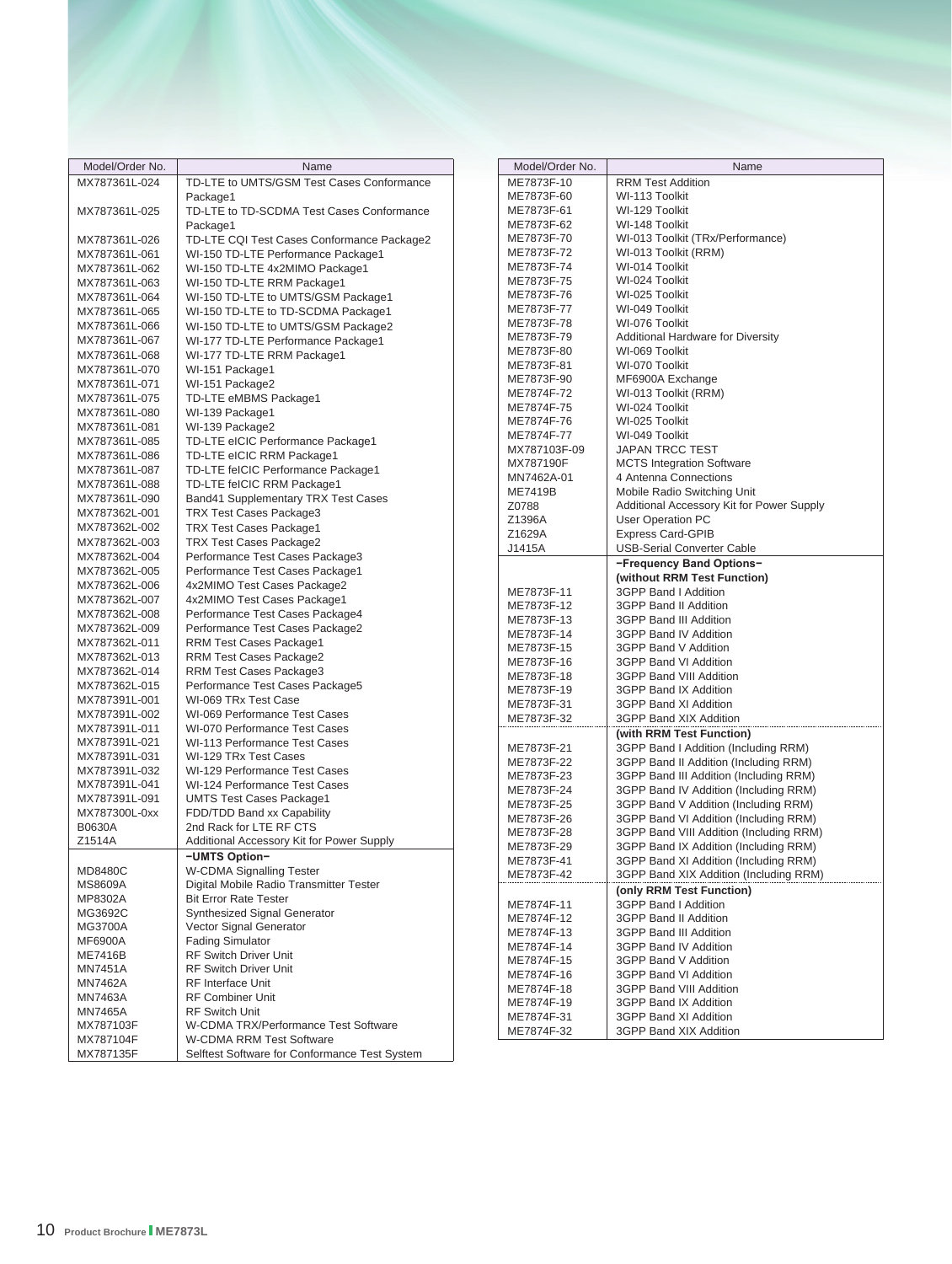In addition to the above-described accessories, the following items are required to use the ME7873L.

#### **• DC Power Supply**

The following models are required when controlling the power supply using the ME7873L.

| Model                | Name                                     | <b>DCS</b> | Manufacturer               |
|----------------------|------------------------------------------|------------|----------------------------|
| N6700B               | Main Frame                               |            |                            |
| N6732B <sup>*2</sup> | 8 V, 6.25 A, 50 W DC Power Module        | ⊿*         | Keysight Technologies Inc. |
| N6709A               | Low-Profile MPS Mainframe Rack Mount Kit |            |                            |

∗1: Four modules are required when testing up to four mobiles continuously.

∗2: At rack mounting, the maximum current is 2 A.

To draw more than 2 A of current, use a separate cable to supply DC to the terminal.

However, since this will prevent rack mounting, decide on the installation location for the DC power supply in advance. When using a power supply other than the N6732B, ask the power supply manufacture for details.

#### In addition, the following equipment can also be controlled.

However, since rack-mounting is not possible when using the 2306-PJ, decide on the installation location for the DC power supply in advance.

| Model  | <b>Name</b>                                                                     | noc<br>pua          | ма<br>пиасшег                          |
|--------|---------------------------------------------------------------------------------|---------------------|----------------------------------------|
| 2306-P | 500<br>Range<br>sır<br>with<br>ulatc<br>י≏∩.<br>$\alpha$<br>ne.<br>.nar<br>. הכ | $\sim$<br>ົດችን<br>- | ≅ Inc.<br>Inst<br>nev<br>ennis<br>∿eıu |
|        |                                                                                 |                     |                                        |

∗3: Two sets of the 2306-PJ are required when testing up to four mobiles continuously.

#### **• Temperature Chamber**

One of the following equipments is required to control the temperature chamber from the ME7873L.

| Model                            | Name                                  | Manufacturer                 |
|----------------------------------|---------------------------------------|------------------------------|
| SH-241*1<br>SH-242 <sup>*1</sup> | Temperature & Humidity Chamber        | ESPEC Corp.                  |
| $VT4002^{*2}$                    | <b>EMC Shielding with Temperature</b> | Votsch Industrietechnik GmbH |
| $105*1$<br>$107*1$               | Benchtop Temperature Chamber          | <b>TestEquity LLC</b>        |
| $115*1$                          | Temperature Chamber                   |                              |

∗1: GPIB Cable (Double-Shield, 2 m) is required to control this chamber automatically.

∗2: USB-RS232C Converter Cable (2 m) is required to control this chamber automatically.

Contact your Anritsu sales representative for details.